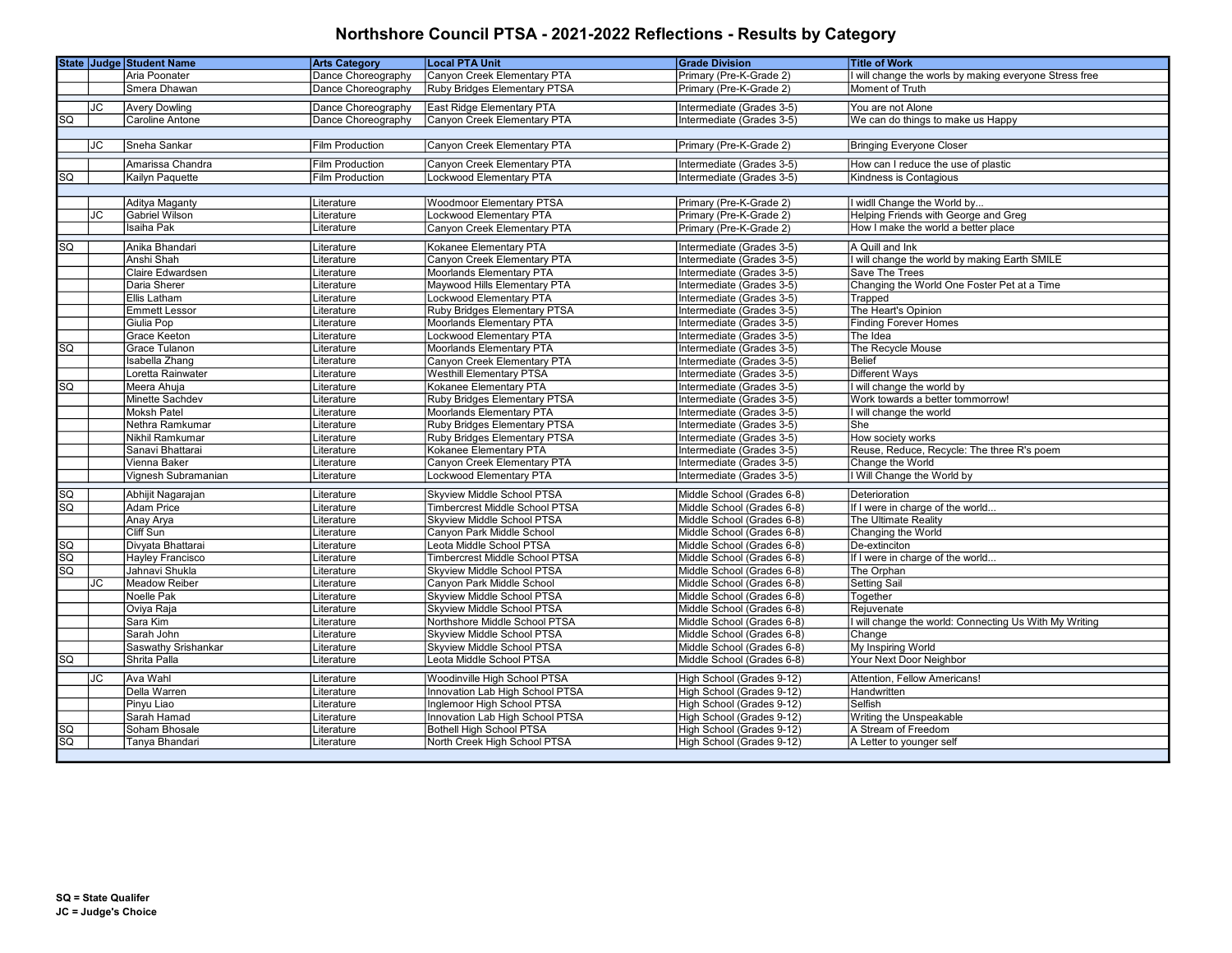|                        |    | State Judge Student Name   | <b>Arts Category</b>     | <b>Local PTA Unit</b>                 | <b>Grade Division</b>      | <b>Title of Work</b>                                             |
|------------------------|----|----------------------------|--------------------------|---------------------------------------|----------------------------|------------------------------------------------------------------|
|                        |    | Aisha Beydoun              | <b>Music Composition</b> | Canyon Creek Elementary PTA           | Primary (Pre-K-Grade 2)    | Tarentella                                                       |
|                        | JC | Aryan Sathish              | <b>Music Composition</b> | Canyon Creek Elementary PTA           | Primary (Pre-K-Grade 2)    | A home for everyone                                              |
|                        |    | Aurelia Scurlock           | Music Composition        | <b>Westhill Elementary PTSA</b>       | Primary (Pre-K-Grade 2)    | Things Should Be Fair                                            |
| sa                     |    | Elijah Elim                | Music Composition        | Frank Love Elementary PTA             | Primary (Pre-K-Grade 2)    | Sorry Earth                                                      |
|                        |    | Sasha Scurlock             | Music Composition        | <b>Westhill Elementary PTSA</b>       | Primary (Pre-K-Grade 2)    | Let's Spread Kindness                                            |
|                        |    | Madison Smith              | Music Composition        | Lockwood Elementary PTA               | Intermediate (Grades 3-5)  | There's No Planet B                                              |
|                        |    | Meenakshi Eashwar          | <b>Music Composition</b> | Fernwood Elementary PTSA              | Intermediate (Grades 3-5)  | A Meditative Melody                                              |
|                        |    | <b>Molly Holmes</b>        | <b>Music Composition</b> | <b>Sunrise Elementary PTA</b>         | Intermediate (Grades 3-5)  | You Can Change the World                                         |
| SQ                     |    | Owen Lorusso               | Music Composition        | Maywood Hills Elementary PTA          | Intermediate (Grades 3-5)  | Dance of the Honeybees                                           |
|                        |    | Sanavi Bhattarai           | <b>Music Composition</b> | Kokanee Elementary PTA                | Intermediate (Grades 3-5)  | <b>Kindness Begins</b>                                           |
|                        | JC | Adela Ciubotariu           | <b>Music Composition</b> | Northshore Middle School PTSA         | Middle School (Grades 6-8) | New Beginnings                                                   |
| SQ                     |    | Alex Zhou                  | Music Composition        | Leota Middle School PTSA              | Middle School (Grades 6-8) | Colorless                                                        |
|                        |    | Eli Antony                 | Music Composition        | Timbercrest Middle School PTSA        | Middle School (Grades 6-8) | Bringing Attention To Climate Change                             |
|                        |    | Evan Horn                  | Music Composition        | <b>Timbercrest Middle School PTSA</b> | Middle School (Grades 6-8) | <b>Hope Rising</b>                                               |
|                        |    | Jermey Antone              | Music Composition        | <b>Skyview Middle School PTSA</b>     | Middle School (Grades 6-8) | Prelude in E-Flat Major                                          |
| <b>SQ</b>              |    | Kourosh Shafaei            | Music Composition        | Leota Middle School PTSA              | Middle School (Grades 6-8) | Virtue of Love                                                   |
|                        |    | Manavi Shukla              | Music Composition        | Skyview Middle School PTSA            | Middle School (Grades 6-8) | Autumn of Hope                                                   |
|                        |    |                            |                          |                                       |                            |                                                                  |
| <b>SQ</b>              |    | <b>Dhanush Eashwar</b>     | <b>Music Composition</b> | North Creek High School PTSA          | High School (Grades 9-12)  | Saraswathi Flows                                                 |
|                        |    | Jasnoor Chimni             | Music Composition        | <b>Bothell High School PTSA</b>       | High School (Grades 9-12)  | Rainfall                                                         |
|                        |    | Jason Zhang                | Music Composition        | Inglemoor High School PTSA            | High School (Grades 9-12)  | Change                                                           |
|                        |    | Nisha Fulcher              | <b>Music Composition</b> | Bothell High School PTSA              | High School (Grades 9-12)  | We Are The Future                                                |
| SG                     |    | Paniz Seyfianjoo           | <b>Music Composition</b> | <b>Bothell High School PTSA</b>       | High School (Grades 9-12)  | Cost of Life                                                     |
|                        | JC | <b>Riley Fitzgerald</b>    | <b>Music Composition</b> | Woodinville High School PTSA          | High School (Grades 9-12)  | <b>Back Alley Funkin</b>                                         |
|                        |    | Ryan Makarian              | Music Composition        | Woodinville High School PTSA          | High School (Grades 9-12)  | Poached                                                          |
| $\overline{\text{sq}}$ |    | Zain Zaman                 | <b>Music Composition</b> | Inglemoor High School PTSA            | High School (Grades 9-12)  | Clarity                                                          |
|                        |    | Adam Nguyen                | Photography              | Canyon Creek Elementary PTA           | Intermediate (Grades 3-5)  | <b>Crazy Toys</b>                                                |
|                        | JС | Anshi Shah                 | Photography              | Canyon Creek Elementary PTA           | Intermediate (Grades 3-5)  | Slow down, enjoy every moment as every cloud has a silver lining |
|                        |    | Bella Qu                   | Photography              | Ruby Bridges Elementary PTSA          | Intermediate (Grades 3-5)  | <b>Growing Vegetable</b>                                         |
| <b>SQ</b>              |    | Connor Burke               | Photography              | East Ridge Elementary PTA             | Intermediate (Grades 3-5)  | <b>Upside Down</b>                                               |
|                        |    | Cooper Loland              | Photography              | East Ridge Elementary PTA             | Intermediate (Grades 3-5)  | Deforestation                                                    |
|                        |    | Jerry Qu                   | Photography              | Ruby Bridges Elementary PTSA          | Intermediate (Grades 3-5)  | Attending School during pandemic years                           |
| <b>SQ</b>              |    | Kaya Borella               | Photography              | <b>Shelton View Elementary PTA</b>    | Intermediate (Grades 3-5)  | My Street                                                        |
|                        |    | Kinzie Streit              | Photography              | <b>Woodin Elementary PTA</b>          | Intermediate (Grades 3-5)  | Have a Merry Merry Christmas                                     |
|                        |    | Loretta Rainwater          | Photography              | <b>Westhill Elementary PTSA</b>       | Intermediate (Grades 3-5)  | <b>Cleaning Up</b>                                               |
| SG                     |    | Lucy Bulyca                | Photography              | Lockwood Elementary PTA               | Intermediate (Grades 3-5)  | Do Your Part                                                     |
|                        |    | Nethra Ramkumar            | Photography              | Ruby Bridges Elementary PTSA          | Intermediate (Grades 3-5)  | Flowers                                                          |
|                        |    | Nikhil Ramkumar            | Photography              | Ruby Bridges Elementary PTSA          | Intermediate (Grades 3-5)  | Chess                                                            |
|                        |    | Rian Raja                  | Photography              | Canyon Creek Elementary PTA           | Intermediate (Grades 3-5)  | Picking up Litter                                                |
|                        |    | Vincent Pan                | Photography              | Lockwood Elementary PTA               | Intermediate (Grades 3-5)  | <b>Tents at Greenlake</b>                                        |
|                        |    | Zoe Hafez                  | Photography              | East Ridge Elementary PTA             | Intermediate (Grades 3-5)  | <b>Work for Turtles</b>                                          |
|                        |    | Aadit Aggarwal             | Photography              | Leota Middle School PTSA              | Middle School (Grades 6-8) | Nourishing Nature                                                |
| <b>SQ</b>              |    | <b>Elizabeth Miller</b>    | Photography              | Northshore Middle School PTSA         | Middle School (Grades 6-8) | Fire and Sun                                                     |
| sa                     |    | <b>Elyse Edison</b>        | Photography              | Canvon Park Middle School PTSA        | Middle School (Grades 6-8) | Dark Horse                                                       |
|                        |    | <b>Meadow Reiber</b>       | Photography              | Canyon Park Middle School PTSA        | Middle School (Grades 6-8) | Sgt. Pepper                                                      |
|                        | JС | Oviya Raja                 | Photography              | Skyview Middle School PTSA            | Middle School (Grades 6-8) | <b>Starting Small</b>                                            |
|                        |    | <b>Preslie Mickelberry</b> | Photography              | Canyon Park Middle School PTSA        | Middle School (Grades 6-8) | In The Woods                                                     |
| <b>SQ</b>              |    | <b>Preston Burke</b>       | Photography              | Timbercrest Middle School PTSA        | Middle School (Grades 6-8) | <b>First Act</b>                                                 |
|                        |    | Victoria Kreava            | Photography              | Canyon Park Middle School PTSA        | Middle School (Grades 6-8) | <b>Light-Filled Town</b>                                         |
| <b>SQ</b>              |    | <b>Hailey Bacalzo</b>      |                          | Innovation Lab High School PTSA       | High School (Grades 9-12)  | <b>Lifting Up Nature</b>                                         |
|                        |    |                            | Photography              |                                       |                            |                                                                  |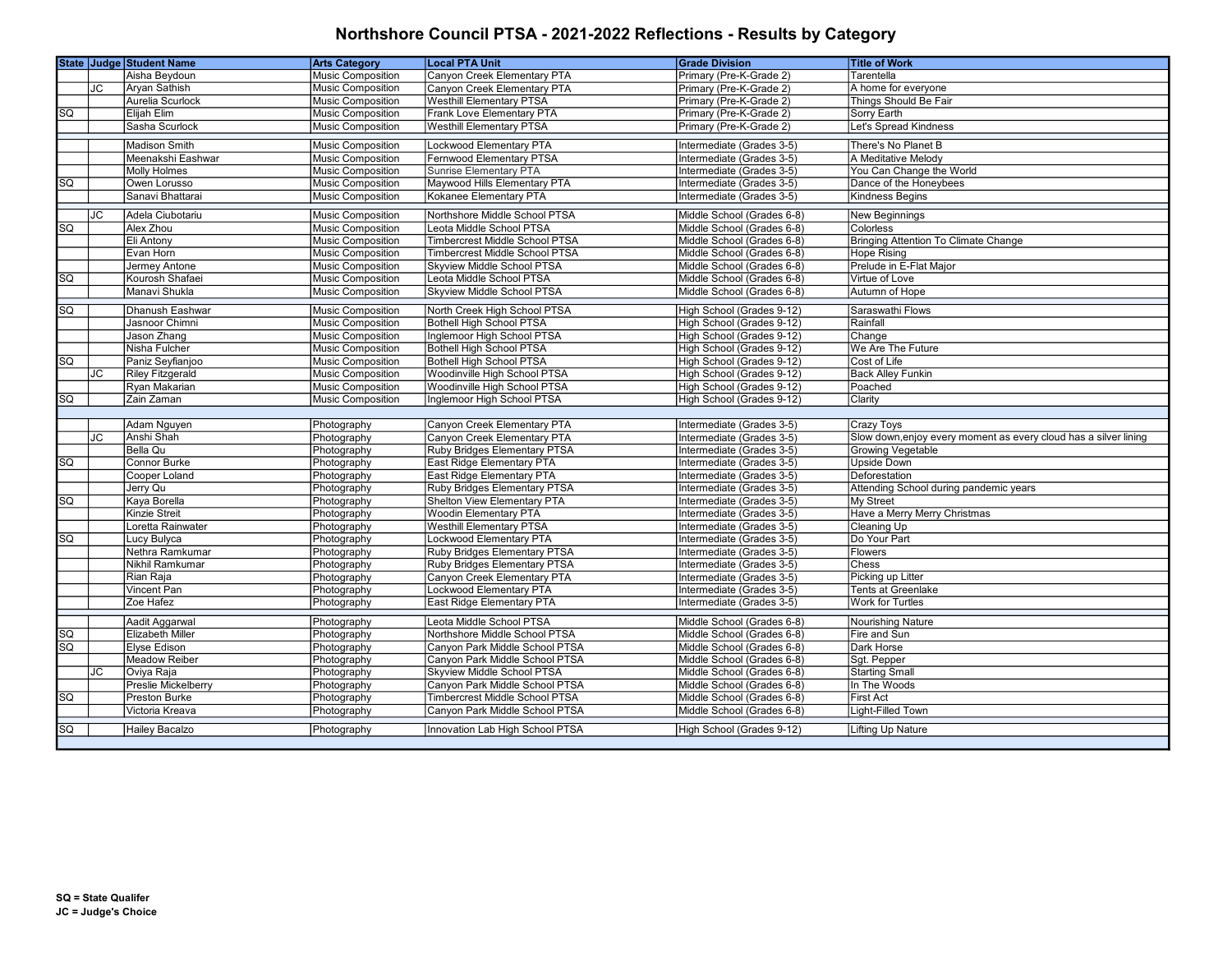|                 | State Judge Student Name    | <b>Arts Category</b>              | <b>Local PTA Unit</b>                             | <b>Grade Division</b>                              | <b>Title of Work</b>                                   |
|-----------------|-----------------------------|-----------------------------------|---------------------------------------------------|----------------------------------------------------|--------------------------------------------------------|
| SQ              | Alexis Wong                 | Visual Arts                       | Hollywood Hill Elementary PTA                     | Special Artist - Elementary                        | My Drawings to Inspire                                 |
|                 | Aadhya Duri                 | Visual Arts                       | Fernwood Elementary PTSA                          | Primary (Pre-K-Grade 2)                            | Education can change the World                         |
|                 | <b>Aaron Putla</b>          | <b>Visual Arts</b>                | Fernwood Elementary PTSA                          | Primary (Pre-K-Grade 2)                            | Saving Earth                                           |
|                 | Aarush Tamma                | <b>Visual Arts</b>                | Fernwood Elementary PTSA                          | Primary (Pre-K-Grade 2)                            | Save Earths Water                                      |
|                 | Aashitha Goru               | <b>Visual Arts</b>                | Fernwood Elementary PTSA                          | Primary (Pre-K-Grade 2)                            | <b>Planting Trees</b>                                  |
|                 |                             | Visual Arts                       | Fernwood Elementary PTSA                          |                                                    |                                                        |
|                 | Aditya Arya<br>Aleena Sofie | <b>Visual Arts</b>                | Lockwood Elementary PTA                           | Primary (Pre-K-Grade 2)<br>Primary (Pre-K-Grade 2) | Kindness to all<br>The Unlikely Friends                |
|                 | Ali Kramer                  | <b>Visual Arts</b>                | <b>Woodin Elementary PTA</b>                      | Primary (Pre-K-Grade 2)                            | Sky at Night                                           |
|                 | <b>Alice Parris</b>         | <b>Visual Arts</b>                | Moorlands Elementary PTA                          | Primary (Pre-K-Grade 2)                            | Everyone be Kind                                       |
| $\overline{sq}$ | Alvena Pope                 | <b>Visual Arts</b>                | <b>Woodmoor Elementary PTSA</b>                   | Primary (Pre-K-Grade 2)                            | <b>Friendly Town</b>                                   |
|                 | Amelia Madsen               | <b>Visual Arts</b>                | Lockwood Elementary PTA                           | Primary (Pre-K-Grade 2)                            | <b>Endangered Animals</b>                              |
|                 | Anna Kinch                  | <b>Visual Arts</b>                | Shelton View Elementary PTA                       | Primary (Pre-K-Grade 2)                            | My Flower Art Experiment                               |
|                 | Aria Poonater               | Visual Arts                       | Canyon Creek Elementary PTA                       | Primary (Pre-K-Grade 2)                            | Save the Oceans                                        |
| <b>SQ</b>       | Arnav Patil                 | <b>Visual Arts</b>                | Kokanee Elementary PTA                            | Primary (Pre-K-Grade 2)                            | <b>Finding Peace</b>                                   |
|                 | Aurelia Scurlock            | <b>Visual Arts</b>                | <b>Westhill Elementary PTSA</b>                   | Primary (Pre-K-Grade 2)                            | <b>Green Team</b>                                      |
| SQ              | Avni Yadav                  | <b>Visual Arts</b>                | Kokanee Elementary PTA                            | Primary (Pre-K-Grade 2)                            | Saving the Environment                                 |
|                 | <b>Bessie Jiang</b>         | <b>Visual Arts</b>                | Canyon Creek Elementary PTA                       | Primary (Pre-K-Grade 2)                            | I will change the world by loving Earth                |
|                 | Calista Roybal              | Visual Arts                       | <b>Woodmoor Elementary PTSA</b>                   | Primary (Pre-K-Grade 2)                            | I will Change the World By                             |
|                 | Camryn Fischer              | <b>Visual Arts</b>                | <b>Crystal Springs Elementary PTA</b>             | Primary (Pre-K-Grade 2)                            | We Can Change the World                                |
|                 | Caroline Bulyca             | <b>Visual Arts</b>                | <b>Lockwood Elementary PTA</b>                    | Primary (Pre-K-Grade 2)                            | Be a Friend                                            |
| SQ              | Charvy                      | <b>Visual Arts</b>                | Fernwood Elementary PTSA                          | Primary (Pre-K-Grade 2)                            | Change begins with me                                  |
|                 |                             |                                   |                                                   |                                                    |                                                        |
|                 | Chuyu Sun                   | <b>Visual Arts</b>                | Lockwood Elementary PTA                           | Primary (Pre-K-Grade 2)                            | Change the World by Love                               |
|                 | Clio Wyatt<br>Dean Hettle   | Visual Arts<br><b>Visual Arts</b> | Moorlands Elementary PTA<br>Woodin Elementary PTA | Primary (Pre-K-Grade 2)<br>Primary (Pre-K-Grade 2) | I help the trees grow<br><b>Be Kind</b>                |
|                 | Ella May Lee                | <b>Visual Arts</b>                | Lockwood Elementary PTA                           | Primary (Pre-K-Grade 2)                            | Everyone Has a Dog                                     |
|                 | Elliot Van Winkle           | Visual Arts                       | Moorlands Elementary PTA                          |                                                    |                                                        |
|                 | <b>Emily Wang</b>           | <b>Visual Arts</b>                | <b>Woodin Elementary PTA</b>                      | Primary (Pre-K-Grade 2)<br>Primary (Pre-K-Grade 2) | Growing Life<br><b>Kind Heart</b>                      |
|                 | Emma Gordon                 | <b>Visual Arts</b>                | Moorlands Elementary PTA                          | Primary (Pre-K-Grade 2)                            | Change the World by being Me!                          |
|                 | <b>Ender Wilson</b>         | <b>Visual Arts</b>                | <b>Lockwood Elementary PTA</b>                    | Primary (Pre-K-Grade 2)                            | How to Save a Tree                                     |
|                 | Eshaan Arora                | Visual Arts                       | <b>Westhill Elementary PTSA</b>                   | Primary (Pre-K-Grade 2)                            | The World is Beautiful When We Grow Goodness Around Us |
|                 | Evan Canton                 | <b>Visual Arts</b>                | <b>Moorlands Elementary PTA</b>                   | Primary (Pre-K-Grade 2)                            | Friendship                                             |
|                 | <b>Evelyn Glaser</b>        | Visual Arts                       | <b>Woodmoor Elementary PTSA</b>                   | Primary (Pre-K-Grade 2)                            | <b>Flower Power</b>                                    |
|                 | <b>Fitz Morris</b>          | <b>Visual Arts</b>                | Moorlands Elementary PTA                          | Primary (Pre-K-Grade 2)                            | Growth                                                 |
|                 | <b>Hailey Shult</b>         | <b>Visual Arts</b>                | East Ridge Elementary PTA                         | Primary (Pre-K-Grade 2)                            | Smiling in the Spotlight                               |
|                 | <b>Hailey Wright</b>        | Visual Arts                       | Moorlands Elementary PTA                          | Primary (Pre-K-Grade 2)                            | Trampoline                                             |
|                 | <b>Harriet Rainwater</b>    | <b>Visual Arts</b>                | <b>Westhill Elementary PTSA</b>                   | Primary (Pre-K-Grade 2)                            | <b>My New Friends</b>                                  |
|                 | Josie Meyr                  | <b>Visual Arts</b>                | <b>Moorlands Elementary PTA</b>                   | Primary (Pre-K-Grade 2)                            | Save Animals                                           |
|                 | Landon Watts                | Visual Arts                       | Hollywood Hill Elementary PTA                     | Primary (Pre-K-Grade 2)                            | <b>Helping Friends</b>                                 |
|                 | Liam Senrud                 | <b>Visual Arts</b>                | <b>Moorlands Elementary PTA</b>                   | Primary (Pre-K-Grade 2)                            | To Recognize How to Help the World                     |
|                 | Natalie Martin              | <b>Visual Arts</b>                | <b>Crystal Springs Elementary PTA</b>             | Primary (Pre-K-Grade 2)                            | Friendship Makes the World Better                      |
|                 | Nirvi Gupta                 | <b>Visual Arts</b>                | Maywood Hills Elementary PTA                      | Primary (Pre-K-Grade 2)                            | Diwali Rangoli                                         |
|                 | Nora Mikula                 | <b>Visual Arts</b>                | <b>Wellington Elementary PTA</b>                  | Primary (Pre-K-Grade 2)                            | Kindness                                               |
|                 | Owen Richard                | <b>Visual Arts</b>                | <b>Woodmoor Elementary PTSA</b>                   | Primary (Pre-K-Grade 2)                            | The World's Love                                       |
|                 | Rithanya Mohan              | Visual Arts                       | Fernwood Elementary PTSA                          | Primary (Pre-K-Grade 2)                            | <b>Saving Plants</b>                                   |
|                 | Rosalee Roytberg            | <b>Visual Arts</b>                | <b>Westhill Elementary PTSA</b>                   | Primary (Pre-K-Grade 2)                            | The Flower Garden                                      |
|                 | Rowan Seymour               | <b>Visual Arts</b>                | Hollywood Hill Elementary PTA                     | Primary (Pre-K-Grade 2)                            | Rainbows and Sunshine                                  |
| SQ              | Sasha Scurlock              | <b>Visual Arts</b>                | <b>Westhill Elementary PTSA</b>                   | Primary (Pre-K-Grade 2)                            | Make our Earth Healthy                                 |
|                 | Shanaya Rajpal              | <b>Visual Arts</b>                | Ruby Bridges Elementary PTSA                      | Primary (Pre-K-Grade 2)                            | Dreamscape                                             |
| SG              | Shrvya Shah                 | <b>Visual Arts</b>                | Canyon Creek Elementary PTA                       | Primary (Pre-K-Grade 2)                            | will change the world by Imagination-Happiness         |
|                 | Siddharth Sujith            | <b>Visual Arts</b>                | Kokanee Elementary PTA                            | Primary (Pre-K-Grade 2)                            | Can Change the World                                   |
|                 | Suryaa Srishankar           | Visual Arts                       | Fernwood Elementary PTSA                          | Primary (Pre-K-Grade 2)                            | My Colorful Environment                                |
|                 | Swara Kelkar                | <b>Visual Arts</b>                | Kokanee Elementary PTA                            | Primary (Pre-K-Grade 2)                            | Let's Change the World                                 |
|                 | Thanvi Thimmareddy          | <b>Visual Arts</b>                | Canyon Creek Elementary PTA                       | Primary (Pre-K-Grade 2)                            | <b>Protect Nature</b>                                  |
|                 | Varsha Shanmugam            | <b>Visual Arts</b>                | Ruby Bridges Elementary PTSA                      | Primary (Pre-K-Grade 2)                            | I can change the world by                              |
| SQ              | William Huang               | <b>Visual Arts</b>                | Fernwood Elementary PTSA                          | Primary (Pre-K-Grade 2)                            | will Change the worldf by.                             |
|                 | Zunwei Chen                 | Visual Arts                       | <b>Woodin Elementary PTA</b>                      | Primary (Pre-K-Grade 2)                            | My Lovely World without Pandemic                       |
| $\overline{SQ}$ |                             |                                   |                                                   |                                                    |                                                        |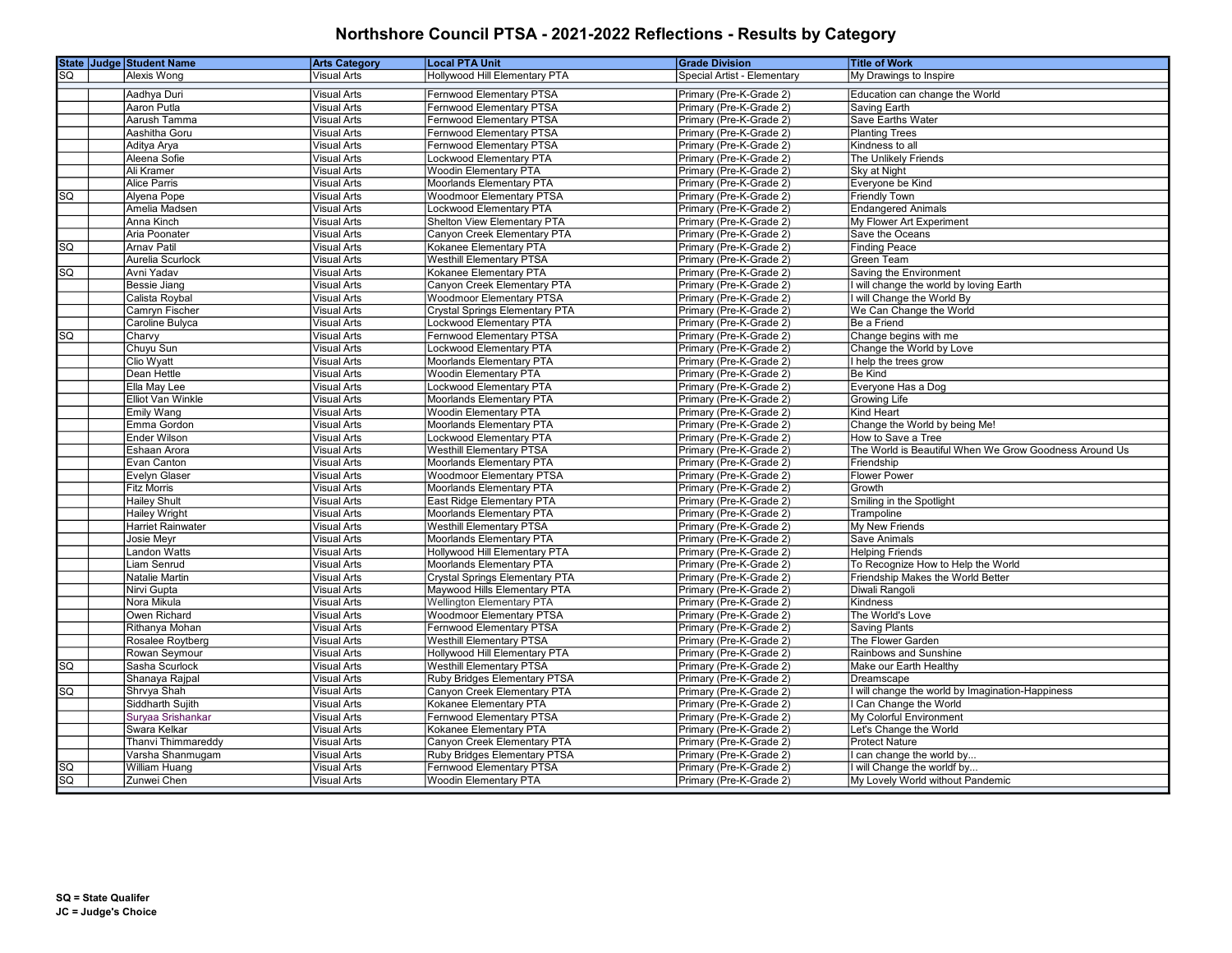|                        |    | State Judge Student Name               | <b>Arts Category</b>                     | <b>Local PTA Unit</b>                                                  | <b>Grade Division</b>                                  | <b>Title of Work</b>                                             |
|------------------------|----|----------------------------------------|------------------------------------------|------------------------------------------------------------------------|--------------------------------------------------------|------------------------------------------------------------------|
|                        |    | Amelia Geoghagan                       | <b>Visual Arts</b>                       | <b>Westhill Elementary PTSA</b>                                        | Intermediate (Grades 3-5)                              | Take Care of the World                                           |
|                        |    | Anna Lee                               | Visual Arts                              | Maywood Hills Elementary PTA                                           | Intermediate (Grades 3-5)                              | <b>Two Coexisting Worlds</b>                                     |
|                        |    | Annabelle Barnes                       | <b>Visual Arts</b>                       | <b>Lockwood Elementary PTA</b>                                         | Intermediate (Grades 3-5)                              | Yarn Art                                                         |
|                        |    | <b>Anton Voronkov</b>                  | <b>Visual Arts</b>                       | Canyon Creek Elementary PTA                                            | Intermediate (Grades 3-5)                              | will change the world by creating less garbage                   |
|                        |    | <b>Arin Deb</b>                        | <b>Visual Arts</b>                       | Fernwood Elementary PTSA                                               | Intermediate (Grades 3-5)                              | Defeat of War                                                    |
|                        |    | Ateeksha Bhargava                      | <b>Visual Arts</b>                       | Kokanee Elementary PTA                                                 | Intermediate (Grades 3-5)                              | <b>Green Earth</b>                                               |
|                        |    | Ava Taskar                             | <b>Visual Arts</b>                       | <b>Westhill Elementary PTSA</b>                                        | Intermediate (Grades 3-5)                              | Art Saves the World                                              |
|                        | JC | <b>Avery Fischer</b>                   | Visual Arts                              | <b>Crystal Springs Elementary PTA</b>                                  | Intermediate (Grades 3-5)                              | Making a Difference                                              |
|                        |    | Bella Lin                              | Visual Arts                              | Fernwood Elementary PTSA                                               | Intermediate (Grades 3-5)                              | A Healthy Palnet                                                 |
|                        |    | <b>Bella Qu</b>                        | Visual Arts                              | Ruby Bridges Elementary PTSA                                           | Intermediate (Grades 3-5)                              | can change the world by arts                                     |
|                        |    | <b>Benjamin McGill</b>                 | <b>Visual Arts</b>                       | Hollywood Hill Elementary PTA                                          | Intermediate (Grades 3-5)                              | Wolf at Night                                                    |
|                        |    | Brayden Smith                          | <b>Visual Arts</b>                       | <b>Crystal Springs Elementary PTA</b>                                  | Intermediate (Grades 3-5)                              | <b>Be Kind</b>                                                   |
|                        |    | Celine Bautista                        | <b>Visual Arts</b>                       | <b>Woodin Elementary PTA</b>                                           | Intermediate (Grades 3-5)                              | Love Can Change the World                                        |
| SQ                     |    | <b>Celine Miller</b>                   | <b>Visual Arts</b>                       | <b>Moorlands Elementary PTA</b>                                        | Intermediate (Grades 3-5)                              | 71 percent                                                       |
|                        |    | Charlatte Li                           | <b>Visual Arts</b>                       | Fernwood Elementary PTSA                                               | Intermediate (Grades 3-5)                              | can change the world by                                          |
|                        |    | <b>Charlotte Pelletier</b>             | <b>Visual Arts</b>                       | <b>Westhill Elementary PTSA</b>                                        | Intermediate (Grades 3-5)                              | Kyle in a Box                                                    |
|                        |    | Cooper Hansen                          | <b>Visual Arts</b>                       | Kokanee Elementary PTA                                                 | Intermediate (Grades 3-5)                              | Reduce, Reuse, Recycle                                           |
|                        |    | Elijah Roybal                          | <b>Visual Arts</b>                       | <b>Woodmoor Elementary PTSA</b>                                        | Intermediate (Grades 3-5)                              | I will Change the World By                                       |
|                        |    | <b>Emery Martin</b>                    | <b>Visual Arts</b>                       | <b>Crystal Springs Elementary PTA</b>                                  | Intermediate (Grades 3-5)                              | can Change the World                                             |
| $\overline{SQ}$        |    | <b>Erin Neely</b>                      | <b>Visual Arts</b>                       | Kokanee Elementary PTA                                                 | Intermediate (Grades 3-5)                              | Solar Powered Car                                                |
|                        |    | <b>Esme Wyatt</b>                      | <b>Visual Arts</b>                       | Moorlands Elementary PTA                                               | Intermediate (Grades 3-5)                              | Change the World's Color                                         |
| $\overline{SQ}$        |    | Ethan Huang                            | <b>Visual Arts</b>                       | <b>Fernwood Elementary PTSA</b>                                        | Intermediate (Grades 3-5)                              | I will Change the worldf by                                      |
|                        |    | Ezra Wilson                            | <b>Visual Arts</b>                       | Lockwood Elementary PTA                                                | Intermediate (Grades 3-5)                              | Visit to the Jungle                                              |
|                        |    | <b>Gessi Phipps</b>                    | <b>Visual Arts</b>                       | <b>Crystal Springs Elementary PTA</b>                                  | Intermediate (Grades 3-5)                              | The Rainforest                                                   |
| $\overline{sq}$        |    | Giulia Pop                             | <b>Visual Arts</b>                       | <b>Moorlands Elementary PTA</b>                                        | Intermediate (Grades 3-5)                              | <b>Finding Forever Homes</b>                                     |
|                        |    | Gracie Wang                            | <b>Visual Arts</b>                       | <b>Woodin Elementary PTA</b>                                           | Intermediate (Grades 3-5)                              | One World                                                        |
|                        |    | <b>Harper McGill</b>                   | Visual Arts                              | Hollywood Hill Elementary PTA                                          | Intermediate (Grades 3-5)                              | Animals are Disappearing                                         |
|                        | JC | Harper Swain                           | Visual Arts                              | Hollywood Hill Elementary PTA                                          | Intermediate (Grades 3-5)                              | <b>Free Puppies</b>                                              |
|                        |    | James Pope                             | <b>Visual Arts</b>                       | <b>Sunrise Elementary PTA</b>                                          | Intermediate (Grades 3-5)                              | Future 2050                                                      |
| SQ                     |    | Jayden Lee                             | <b>Visual Arts</b>                       | <b>Sunrise Elementary PTA</b>                                          | Intermediate (Grades 3-5)                              | Man with Telescope                                               |
|                        |    | Jerry Qu                               | <b>Visual Arts</b>                       | Ruby Bridges Elementary PTSA                                           | Intermediate (Grades 3-5)                              | Once upon an artist                                              |
|                        |    | Jiyong Kwon                            | Visual Arts                              | <b>Woodmoor Elementary PTSA</b>                                        | Intermediate (Grades 3-5)                              | Stop Global Warming!                                             |
|                        |    | Kam Taheri                             | Visual Arts                              | Canyon Creek Elementary PTA                                            | Intermediate (Grades 3-5)                              | Planting Seeds of change                                         |
| SQ                     |    | Kriya Rajpal                           | <b>Visual Arts</b>                       | Ruby Bridges Elementary PTSA                                           | Intermediate (Grades 3-5)                              | Everyone Belongs                                                 |
|                        |    | Larry Sun                              | <b>Visual Arts</b>                       | <b>Westhill Elementary PTSA</b>                                        | Intermediate (Grades 3-5)                              | I Am Not Afraid of Difficult Roads                               |
|                        |    | Lea Anya                               | <b>Visual Arts</b>                       | Frank Love Elementary PTA                                              | Intermediate (Grades 3-5)                              | Education                                                        |
|                        |    | Levi Erlich                            | <b>Visual Arts</b>                       | Hollywood Hill Elementary PTA                                          | Intermediate (Grades 3-5)                              | Eco-friendly Cars                                                |
|                        |    | Loretta Rainwater                      | <b>Visual Arts</b>                       | <b>Westhill Elementary PTSA</b>                                        | Intermediate (Grades 3-5)                              | Change the World                                                 |
|                        |    | Lucy Inocencio                         | <b>Visual Arts</b>                       | <b>Crystal Springs Elementary PTA</b><br><b>Sunrise Elementary PTA</b> | Intermediate (Grades 3-5)                              | I Will Change the World<br>The World is in Your Hands            |
| $\overline{SQ}$        |    | Maddy West                             | <b>Visual Arts</b><br><b>Visual Arts</b> | <b>Wellington Elementary PTA</b>                                       | Intermediate (Grades 3-5)                              |                                                                  |
|                        |    | Madelyn Jenks                          |                                          |                                                                        | Intermediate (Grades 3-5)                              | Before and After                                                 |
| $\overline{\text{so}}$ |    | Meera Sankar<br>Mengfei Xu             | <b>Visual Arts</b><br><b>Visual Arts</b> | Canyon Creek Elementary PTA<br>Fernwood Elementary PTSA                | Intermediate (Grades 3-5)<br>Intermediate (Grades 3-5) | Beauty in Difference<br><b>Helpful Robots</b>                    |
|                        |    |                                        |                                          |                                                                        |                                                        |                                                                  |
|                        |    | Minette Sachdev<br><b>Molly Holmes</b> | <b>Visual Arts</b><br><b>Visual Arts</b> | Ruby Bridges Elementary PTSA<br><b>Sunrise Elementary PTA</b>          | Intermediate (Grades 3-5)<br>Intermediate (Grades 3-5) | Work towards a better tommorrow!<br>Recycling Can Save the World |
|                        |    | Natalie Johnson                        | Visual Arts                              | <b>Westhill Elementary PTSA</b>                                        | Intermediate (Grades 3-5)                              | What Can You Do to Save the World?                               |
|                        |    | Neil Walia                             | Visual Arts                              | Fernwood Elementary PTSA                                               | Intermediate (Grades 3-5)                              | Save Water                                                       |
|                        |    | Neilai Nedu                            | Visual Arts                              | Ruby Bridges Elementary PTSA                                           | Intermediate (Grades 3-5)                              | Imagine Peace                                                    |
|                        |    |                                        |                                          |                                                                        |                                                        |                                                                  |
|                        |    | Nora Roytberg                          | Visual Arts                              | <b>Westhill Elementary PTSA</b>                                        | Intermediate (Grades 3-5)                              | A Froggy Friendship                                              |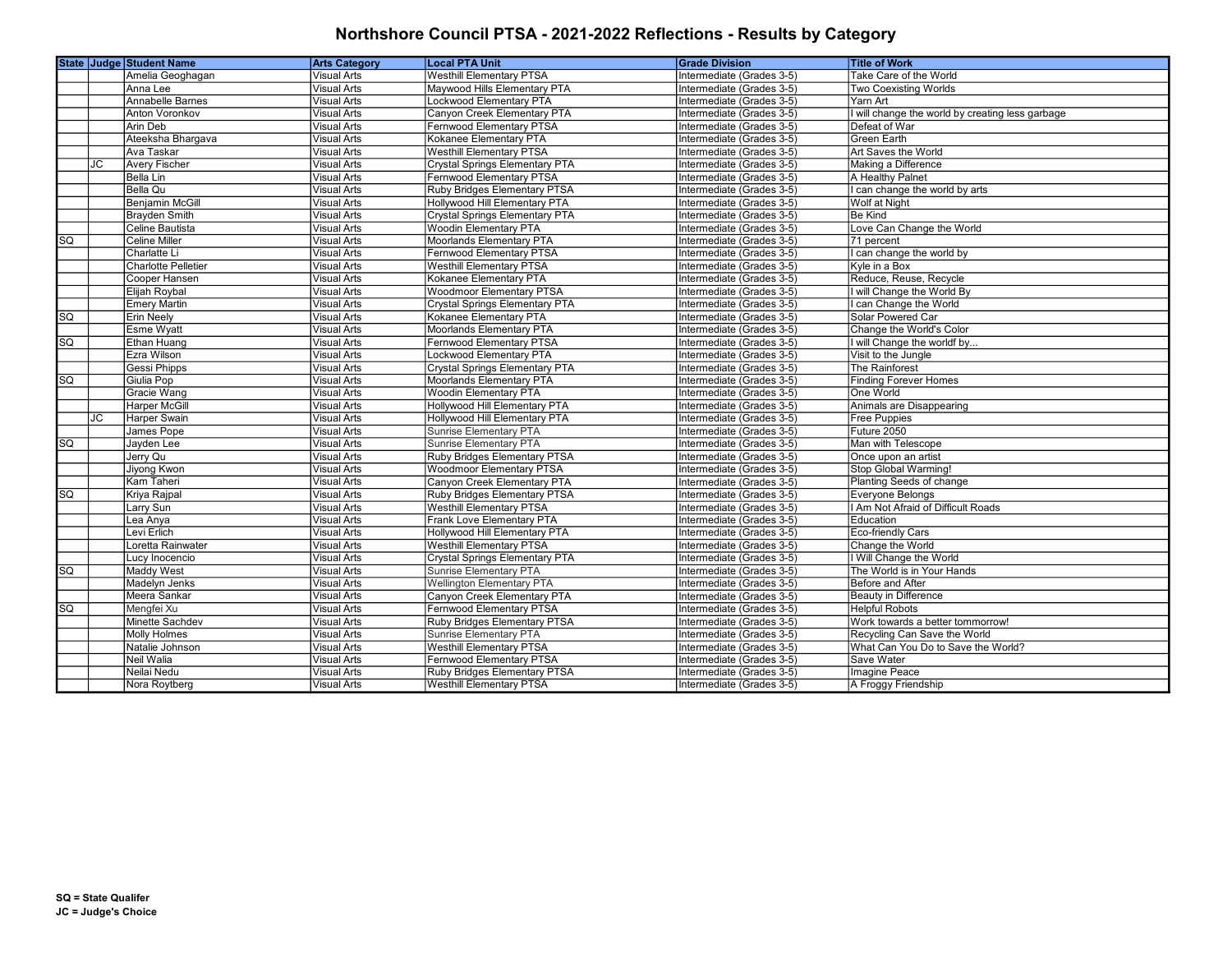|                        |    | <b>State Judge Student Name</b> | <b>Arts Category</b> | <b>Local PTA Unit</b>                 | <b>Grade Division</b>      | <b>Title of Work</b>                                     |
|------------------------|----|---------------------------------|----------------------|---------------------------------------|----------------------------|----------------------------------------------------------|
|                        |    | Olivia Weaver                   | <b>Visual Arts</b>   | Lockwood Elementary PTA               | Intermediate (Grades 3-5)  | Together We Will Work                                    |
|                        |    | Owen Canton                     | <b>Visual Arts</b>   | Moorlands Elementary PTA              | Intermediate (Grades 3-5)  | No Littering                                             |
|                        |    | Ramsundar Ramanathan            | <b>Visual Arts</b>   | Kokanee Elementary PTA                | Intermediate (Grades 3-5)  | Conserve Food and Feed The Hungry                        |
|                        |    | Ranae Zhang                     | <b>Visual Arts</b>   | Canyon Creek Elementary PTA           | Intermediate (Grades 3-5)  | Happy plants Happy Life                                  |
|                        |    | Rebecca Kim                     | <b>Visual Arts</b>   | <b>Westhill Elementary PTSA</b>       | Intermediate (Grades 3-5)  | Little by Little                                         |
|                        |    | Rory Fitzgerald                 | <b>Visual Arts</b>   | Hollywood Hill Elementary PTA         | Intermediate (Grades 3-5)  | <b>Cleaning Nature</b>                                   |
|                        |    | Rudia Choi                      | <b>Visual Arts</b>   | <b>Westhill Elementary PTSA</b>       | Intermediate (Grades 3-5)  | A Big Heart                                              |
| $\overline{SQ}$        |    | Sanavi Bhattarai                | <b>Visual Arts</b>   | Kokanee Elementary PTA                | Intermediate (Grades 3-5)  | Developing new technology                                |
|                        |    | Sanskar Shukla                  | <b>Visual Arts</b>   | <b>Crystal Springs Elementary PTA</b> | Intermediate (Grades 3-5)  | <b>Stop Animal Abuse</b>                                 |
|                        |    | Shaunak Vadlamudi Giridharan    | Visual Arts          | Kokanee Elementary PTA                | Intermediate (Grades 3-5)  | I Will Chane the World by Being Inclusive                |
|                        |    | Sofia Nicoara                   | <b>Visual Arts</b>   | <b>Westhill Elementary PTSA</b>       | Intermediate (Grades 3-5)  | Looking for the Stars                                    |
|                        |    | Sophie F.Hu                     | <b>Visual Arts</b>   | Fernwood Elementary PTSA              | Intermediate (Grades 3-5)  | Cleaning Up The Earth                                    |
|                        |    | <b>Tenley Counsell</b>          | <b>Visual Arts</b>   | <b>Moorlands Elementary PTA</b>       | Intermediate (Grades 3-5)  | Kindness is Key                                          |
|                        |    | <b>Tessa Gadd</b>               | Visual Arts          | Lockwood Elementary PTA               | Intermediate (Grades 3-5)  | At the Park                                              |
|                        |    | <b>Tiffany Hong</b>             | <b>Visual Arts</b>   | <b>Westhill Elementary PTSA</b>       | Intermediate (Grades 3-5)  | Sea Turtles                                              |
|                        |    | Zoe Orrison                     | <b>Visual Arts</b>   | Lockwood Elementary PTA               | Intermediate (Grades 3-5)  | Will Change the World by Love                            |
|                        | JC | Zoe Park                        | <b>Visual Arts</b>   | <b>Wellington Elementary PTA</b>      | Intermediate (Grades 3-5)  | The Nature in Me                                         |
| SG                     |    | Zoe Uryash                      | <b>Visual Arts</b>   | Shelton View Elementary PTA           | Intermediate (Grades 3-5)  | Color Changes                                            |
|                        |    | Aadyaa Arora                    | <b>Visual Arts</b>   | Canvon Park Middle School PTSA        | Middle School (Grades 6-8) |                                                          |
| SQ                     |    | <b>Adam Price</b>               | <b>Visual Arts</b>   | <b>Timbercrest Middle School PTSA</b> | Middle School (Grades 6-8) | The Color of Kindess<br>Fight for the Earth              |
|                        |    | <b>Addison Hall</b>             | <b>Visual Arts</b>   | Canyon Park Middle School PTSA        | Middle School (Grades 6-8) | Smile                                                    |
|                        |    | Alesia Pop                      | <b>Visual Arts</b>   | Northshore Middle School PTSA         | Middle School (Grades 6-8) | Death Row                                                |
| SQ                     |    | Allison Rvan                    | <b>Visual Arts</b>   | <b>Timbercrest Middle School PTSA</b> | Middle School (Grades 6-8) | A Helping Hand                                           |
|                        |    | <b>Anay Seth</b>                | <b>Visual Arts</b>   | Leota Middle School PTSA              | Middle School (Grades 6-8) | The Power of a Smile                                     |
| $\overline{\text{sq}}$ |    | Anvi Babu                       | <b>Visual Arts</b>   | Skyview Middle School PTSA            | Middle School (Grades 6-8) | Changing the World by a Stroke of a Paintbrush           |
|                        |    | <b>Bell Jiang</b>               | <b>Visual Arts</b>   | Skyview Middle School PTSA            | Middle School (Grades 6-8) | I will change the world by helping all animals feel cool |
| SQ                     |    | Divyata Bhattarai               | Visual Arts          | Leota Middle School PTSA              | Middle School (Grades 6-8) | Transformer                                              |
|                        |    | <b>Elena Miller</b>             | <b>Visual Arts</b>   | Canyon Park Middle School PTSA        | Middle School (Grades 6-8) | Plastic Free in 2050                                     |
|                        |    | Elizabeth Bogen                 | <b>Visual Arts</b>   | Timbercrest Middle School PTSA        | Middle School (Grades 6-8) | <b>Together Forever</b>                                  |
|                        |    | Ella Tulanon                    | Visual Arts          | Northshore Middle School PTSA         | Middle School (Grades 6-8) | The Universe in Our Eyes                                 |
| SG                     |    | Elsa Wang                       | <b>Visual Arts</b>   | Kenmore Middle School PTSA            | Middle School (Grades 6-8) | <b>Thinking Green</b>                                    |
|                        | JC | Freya Auman                     | <b>Visual Arts</b>   | <b>Timbercrest Middle School PTSA</b> | Middle School (Grades 6-8) | <b>Two Sides</b>                                         |
|                        |    | Gabrielle van Gelder            | <b>Visual Arts</b>   | <b>Timbercrest Middle School PTSA</b> | Middle School (Grades 6-8) | Choices                                                  |
|                        |    | Hannah Ren                      | <b>Visual Arts</b>   | Northshore Middle School PTSA         | Middle School (Grades 6-8) | The Definition of Golden                                 |
| $\overline{SQ}$        |    | Hayley Francisco                | <b>Visual Arts</b>   | <b>Timbercrest Middle School PTSA</b> | Middle School (Grades 6-8) | The Shield                                               |
|                        |    | <b>Hope Vickers</b>             | <b>Visual Arts</b>   | Timbercrest Middle School PTSA        | Middle School (Grades 6-8) | Best to be the best you                                  |
|                        |    | Jo Speilman                     | <b>Visual Arts</b>   | Canyon Park Middle School PTSA        | Middle School (Grades 6-8) | Words For A Better World                                 |
|                        |    | Josie Mikula                    | <b>Visual Arts</b>   | Timbercrest Middle School PTSA        | Middle School (Grades 6-8) | Peacemaker                                               |
|                        |    | Julien Wong                     | <b>Visual Arts</b>   | Leota Middle School PTSA              | Middle School (Grades 6-8) | The Problems with Our Dear World                         |
|                        |    | Kavya Mohan                     | Visual Arts          | Skyview Middle School PTSA            | Middle School (Grades 6-8) | can change the world by being inclusive.                 |
|                        |    | Kaylee Pao                      | <b>Visual Arts</b>   | Skyview Middle School PTSA            | Middle School (Grades 6-8) | A Whole New World                                        |
|                        |    | Lasya Vadakuppa                 | <b>Visual Arts</b>   | Leota Middle School PTSA              | Middle School (Grades 6-8) | Equality                                                 |
|                        |    | Laya Mohan                      | Visual Arts          | Leota Middle School PTSA              | Middle School (Grades 6-8) | Care for the Earth                                       |
|                        |    | Logan Campos                    | <b>Visual Arts</b>   | <b>Timbercrest Middle School PTSA</b> | Middle School (Grades 6-8) | Oiled Oceans                                             |
|                        |    | <b>Meadow Reiber</b>            | <b>Visual Arts</b>   | Canyon Park Middle School PTSA        | Middle School (Grades 6-8) | <b>Mid October</b>                                       |
|                        |    | Meera Shanmugam                 | <b>Visual Arts</b>   | Skyview Middle School PTSA            | Middle School (Grades 6-8) | Can Change the World By                                  |
| SG                     |    | Miranda Range                   | <b>Visual Arts</b>   | <b>Timbercrest Middle School PTSA</b> | Middle School (Grades 6-8) | Before and After                                         |
| $\overline{sq}$        |    | Nomungegee Natsagdorj           | Visual Arts          | Canyon Park Middle School PTSA        | Middle School (Grades 6-8) | Things Ain't Good Right Now                              |
|                        |    | <b>Piper Need</b>               | <b>Visual Arts</b>   | Timbercrest Middle School PTSA        | Middle School (Grades 6-8) | We Can Do Better                                         |
|                        |    | Rebecca Li                      | <b>Visual Arts</b>   | Skyview Middle School PTSA            | Middle School (Grades 6-8) | Friendship Through Food                                  |
|                        |    | Ronan Fitzgerald                | <b>Visual Arts</b>   | Leota Middle School PTSA              | Middle School (Grades 6-8) | Fix the Planet                                           |
|                        |    | Sanjay Chittella                | Visual Arts          | Skyview Middle School PTSA            | Middle School (Grades 6-8) | Can Change the World By Helping Animals                  |
|                        |    | Saswathy Srishankar             | <b>Visual Arts</b>   | Skyview Middle School PTSA            | Middle School (Grades 6-8) | Positive Change Requires the Right Vision and Action     |
|                        |    | Yuna Workman                    | <b>Visual Arts</b>   | Canyon Park Middle School PTSA        | Middle School (Grades 6-8) | Diversity                                                |
| SQ                     |    | Zoe Shah                        | <b>Visual Arts</b>   | Canyon Park Middle School PTSA        | Middle School (Grades 6-8) | Sending All My Love                                      |
|                        |    |                                 |                      |                                       |                            |                                                          |